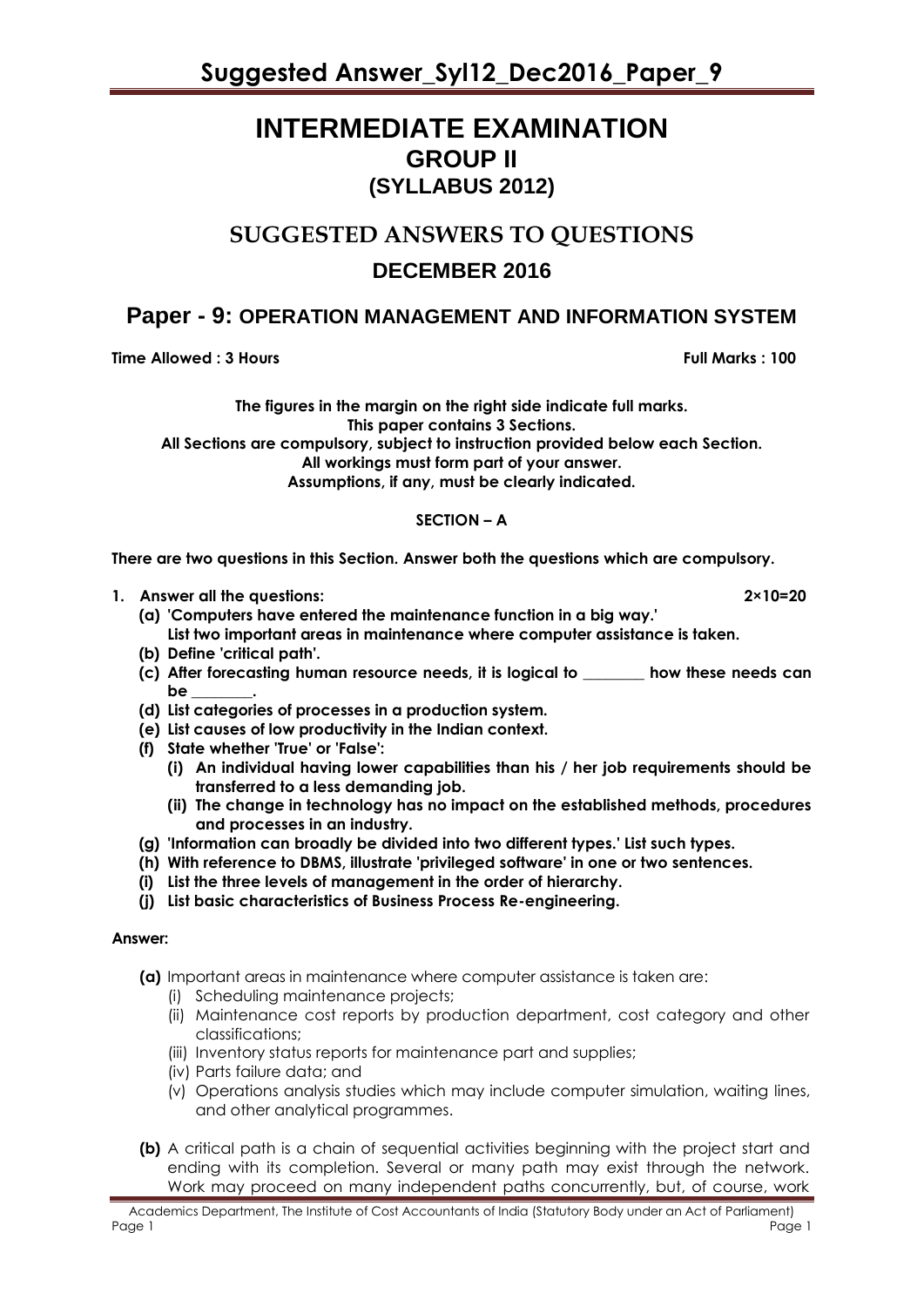may proceed on an activity only after all the necessary predecessor activities in its path have been completed. All activities, hence all paths, must be completed before the project is finished.

The path through the network that has the longest expected completion time and is expected to determine the completion date of the project is called the critical path.

- **(c)** Determine, met.
- **(d)** Basically, processes can be categorised as:
	- (i) Conversion processes, i.e., converting the raw materials into finished products (for example, converting iron ore into iron and then to steel). The conversion processes could be metallurgical or chemical or manufacturing or construction processes.
	- (ii) Manufacturing processes can be categorised into (a) Forming processes, (b) Machining processes and (c) Assembly processes.
	- (iii) Testing processes which involve inspection and testing of products (sometimes considered as part of the manufacturing processes
- **(e)** In the Indian context, the causes of low productivity have their origin in two distinct sources. The first category consists of the exogenous or external factors like shortages of essential inputs-power, raw materials, transport facilities etc. - over which the management of an enterprise has little or no control. The second basket contains the endogenous or internal factors mainly in the form of system deficiencies preventing the optimum utilisation of resources.
- **(f)** (i) TRUE, (ii) FALSE
- **(g)** Internal Information and External Information.
- **(h)** We can apply security controls to the DBMS software. For example, only the DBA's staff may be allowed to use certain privileged software, such as the software for creating new accounts.
- **(i)** The three levels of management in the order of hierarchy are Top Management, Middle Management and Operational Management.
- **(j)** Some of Basic characteristics of BPR are:
	- $\triangleright$  View business as a set of customer (both internal and external) oriented processes rather than a set of departmental functions.
	- $\triangleright$  Processes must have clear cut ownership.
	- $\triangleright$  Non value adding activities within a process should be eliminated.
	- $\triangleright$  Gather information only once at the point of origin.

#### **2. Match List A with List B: 1×5=5**

| List A                 | List B                                                  |
|------------------------|---------------------------------------------------------|
| (a) Work Study         | $\left  \right $ To make the hardware work              |
| (b) Product Life Cycle | (ii) Improved work flow                                 |
| (c) Software           | (iii) Correcting programming language errors            |
| (d) Economies of Scale | $\vert$ (iv) Introduction, growth, maturity and decline |
| (e) Debugging          | (v) Reduces overall costs of operation                  |

#### **Answer:**

List A is matched with List B. Table is correctly re-drawn below:

Academics Department, The Institute of Cost Accountants of India (Statutory Body under an Act of Parliament) Page 2 Page 2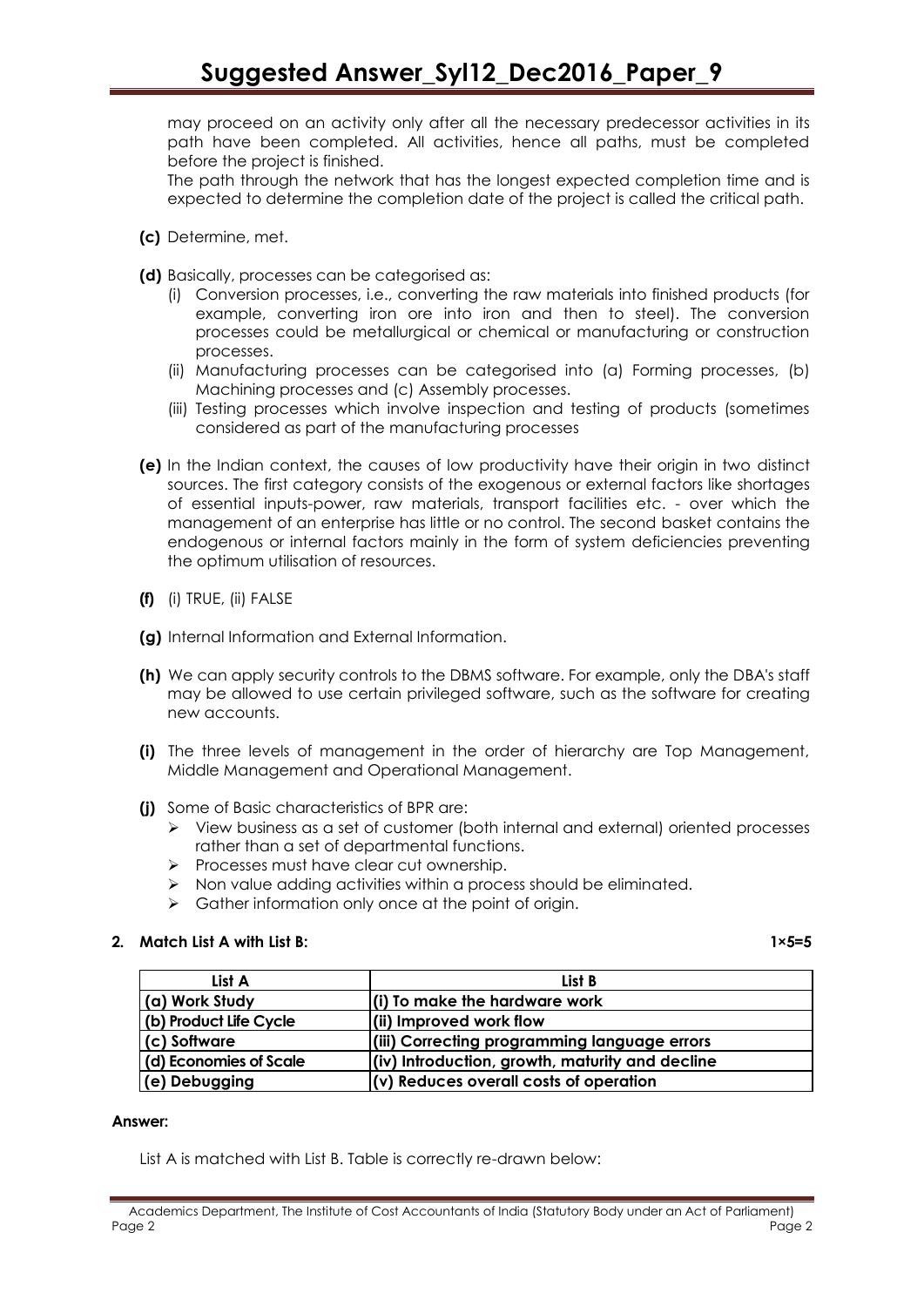| l ist A               | List B                                           |
|-----------------------|--------------------------------------------------|
| a) Work Study         | ii) Improved work flow                           |
| b) Product Life Cycle | (iv) Introduction, growth, maturity and decline. |
| c) Software           | i) To make the hardware work                     |
| d) Economies of Scale | v) Reduces overall costs of operation            |
| e) Debugging          | iii) Correcting programming language errors      |

#### **Section B**

**There are four questions in this Section. Answer any three questions.** 15×3=45

**1. (a) Calculate the break-even point for the following:**

**Production Manager of a unit wants to know, from what quantity he can use automatic machine against semi-automatic machine. 7**

| Data             | <b>Automatic</b> | Semi-automatic |
|------------------|------------------|----------------|
| Time for the job | 2 minutes        | 15 minutes     |
| Set-up time      | 2 hours          | $\,$ 1.5 hours |
| Cost per hour    | ₹ 20             | ₹ 12           |

#### **(b) Describe the areas of Production Planning and Control. 8**

#### **Answer:**

**(a)** Let x be the break-even quantity between automatic and semi-automatic machines. This means, for volume of output x, the total cost of manufacture is the same on both automatic and semi-automatic machines.

For quantity  $= x$  units

Total manufacturing cost of automatic machines =  $\bar{\tau}$  (2.0+2x/60)x20 Total manufacturing cost of semi-automatic machines =  $\bar{z}$  (1.5+5x/60)xl2 If 'x' is the break-even quantity, then  $(2.0+2x/60)x20 = (1.5+5x/60)x/2$ Or,  $40 + 2x/3 = 18 + x$ Or,  $x-2x/3=40-18=22$ Or,  $x/3 = 22$ 

Or,  $x = 66$  units.

Hence for quantity upto 65, a semi-automatic machine will be cheaper. For quantity 66, both semiautomatic and automatic machines are equally costly. For quantity more than 66, automatic machine becomes cheaper than semi-automatic machine.

- **(b)** Production Planning and Control encompasses the following areas:
	- (i) **Materials:** Planning for procurement of raw materials, components and spare parts in the right quantities and specifications at the right time from the right source at the right price. Purchasing, storage, inventory control, standardisation, variety reduction, value analysis and inspection are the other activities associated with materials.
	- (ii) **Methods:** Choosing the best method of processing from several alternatives. It also includes determining the best sequence of operations (process plans) and planning for tooling, jigs and fixtures etc.
	- (iii) **Machines and Equipments:** Manufacturing methods are related to production facilities available in the production system. It involves facilities planning, capacity planning, allocation and utilization of plant and equipments, machines etc. It also involves equipments replacement policy, maintenance policy and
		- maintenance schedules, tools manufacture and maintenance of tools etc.
	- (iv) **Manpower:** Planning for man power (labour, supervisory and managerial levels) having appropriate skills and expertise.
	- (v) **Routing:** Determining the flow of work, material handling in the plant, and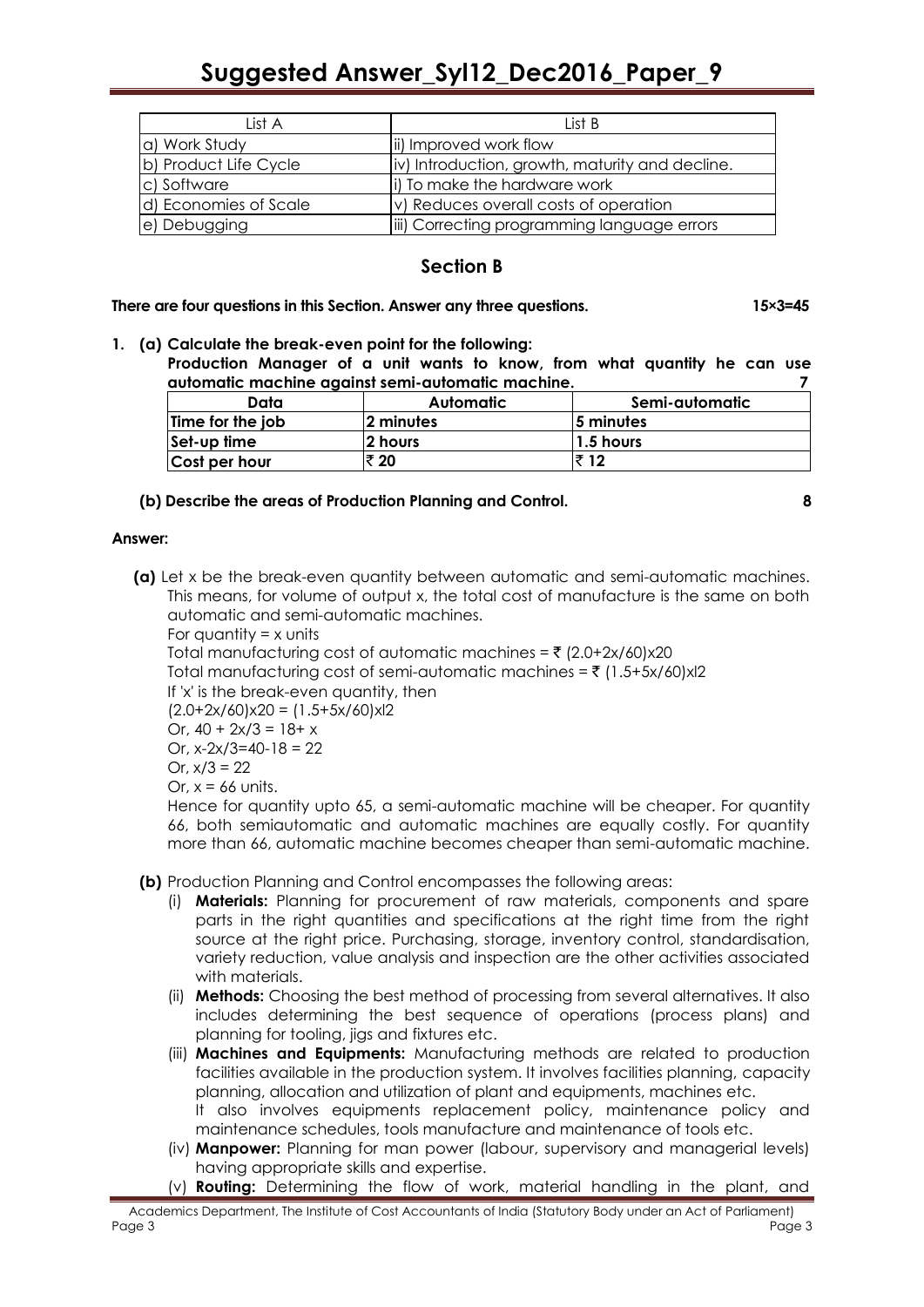sequence of operations or processing steps. This is related to considerations of appropriate shop layout and plant layout, temporary storage locations for raw materials, components and semi finished goods, and of materials handling system.

- (vi) **Estimating:** Establishing operation times leading to fixation of performance standards both for workers and machines.
- (vii) **Loading and Scheduling:** Machine loading is allocation of jobs to machines in conjunction with routing and with due consideration for capacity of machines and priority for jobs in order to utilize the machines to the maximum possible extent. Scheduling ensures that parts, sub assemblies and finished products are completed as per required delivery dates. It provides a time table of manufacturing activities. It ensures balanced load on all work centres and ensures even flow of work through the manufacturing facilities.
- (viii)**Dispatching:** This is concerned with the execution of the planning functions. It gives necessary authority to start a particular work which has already been planned under routing and scheduling functions. Dispatching is release of orders and instructions for the starting of production in accordance with the route sheets and schedule charts.
- (ix) **Expediting:** Means chasing, follow up or progressing which is done after dispatching function. It keeps a close liaison with scheduling in order to provide an efficient feedback and prompt review of targets and schedules.
- (x) **Inspection:** This function is related to maintenance of quality in production and of evaluating the efficiency of the processes, methods and labour so that improvements can be made to achieve the quality standards set by product desian.
- (xi) **Evaluating:** The objective of evaluation is to improve performance. Performance of machines, processes and labour is evaluated to improve the same.
- (xii) **Cost Control:** Manufacturing cost is controlled by wastage reduction, value analysis, inventory control and efficient utilization of all resources.
- **2. (a) The demand function of a firm is q = 200 - 10 p and the average cost function is AC = 10 + 25q.**

**If the firm's objective is to maximise profit, what will be its profit maximising output? 6**

- **(b) Write down the formula for the following which are used for measuring maintenance effectiveness: 2×2=4** 
	- **(i) Down-time index (as a percentage); and**
	- **(ii) Maintenance cost index as a percentage.**
- **(c) Expand the following: 1×5=5 (i) DFM (ii)TPM (iii) RA (iv) TQC (v) VAM**

#### **Answer:**

**(a)** Here the equation of the demand curve is —  $Q = 200 - 10p$ Or,  $10p = 200 - q$ Or,  $p = (200 - q)/10 = 20 - q/10$ So, total revenue R =pq= 20q – q2/10 Marginal revenue  $(MR) = (dR) / (dq) = 20 - q/5$ Again, AC = 10+25q Total cost  $(C) = AC \times q = 10q + 25q2$ Marginal cost  $(dC)/(dq) = 10+50q$ Now, the first order condition for profit maximization requires, MR=MC. (2 marks)  $20 - a/5 = 10+50a$ Or,  $20 - 10 = 50q + q/5$ Or,  $10 = 50q + q/5$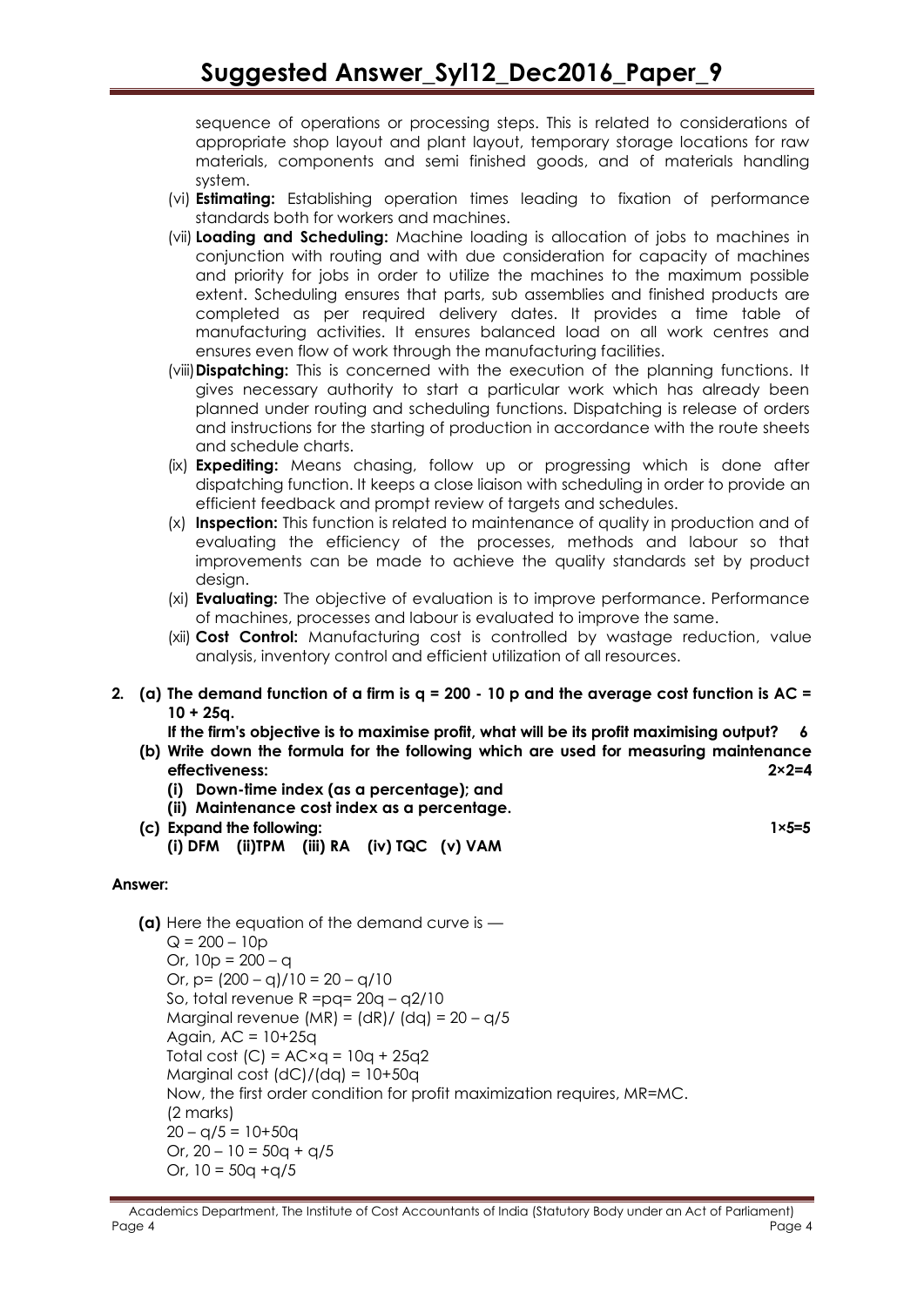Or,  $\frac{250q+q}{q} = 10$ 5 Or, 50 = 250q +q Or, 251q=50 Or q= 50/251 Hence, to get maximum profit, the firm will produce 50/251 units of output

**[Note -** In this question the average cost function is AC = 10 + 25q, which gives demand q in fraction

If in the above question if the average cost function may be given as  $AC = 10 + q/25$ , then the solution of the above problem will be as follows Here the equation of the demand curve is  $q = 200 - 10p$ or, 10p = 200-q or,  $p = (200-q)/10 = 20-q/10$ So, total revenue (R) = pq = 20q - *q2*/10 Marginal revenue  $(MR) = (dR) / (dq) = 20-q/5$ Again,  $AC = 10 + q/25$ Total cost (C) - AC  $x$  q = 10q + q $2/25$ Marginal cost (dC) / (dq) =  $10 + 2q / 25$ Now, the first order condition for profit maximization requires, MR = MC.  $20 - q/5 = 10 + 2q/25$ Or,  $q/5 + 2q/25 = 20-10$ Or, 7q/25 = 10 Or,  $q = (10x25)/7 = 250/7$ The second order condition requires that slope of MC > slope of MR. Now, slope of  $MR = [d(MR)]/(dq) = -1/5 < 0$ 

and slope of MC =  $\lceil d(MC) \rceil / (dq) = 2/25 < 0$ So the second order condition is fulfilled.

Hence, to get maximum profit, the firm will produce 250/7 units of output.]

#### **(b)**

(i) Down time index (as a percentage) —

 Down time per week (Available machine hours per week)<sup>×100</sup>

(ii) Maintenance cost index (as a percentage) —

 Annual Maintenance Cost 100 Cost of Production

**(c)**

| <b>Abbreviation</b> | <b>Expansion</b>             |
|---------------------|------------------------------|
| <b>DFM</b>          | Design for Manufacturing     |
| TPM                 | Total Productive Maintenance |
| RA                  | <b>Relaxation Allowance</b>  |
| TQC.                | Total Quality Control        |
| VAM                 | Vogel's Approximation Method |

#### **3. (a) List the information to be collected before scheduling maintenance activities. 8 (b) Compute the productivity per machine hour with the following data. Also draw your**

Academics Department, The Institute of Cost Accountants of India (Statutory Body under an Act of Parliament) Page 5 Page 5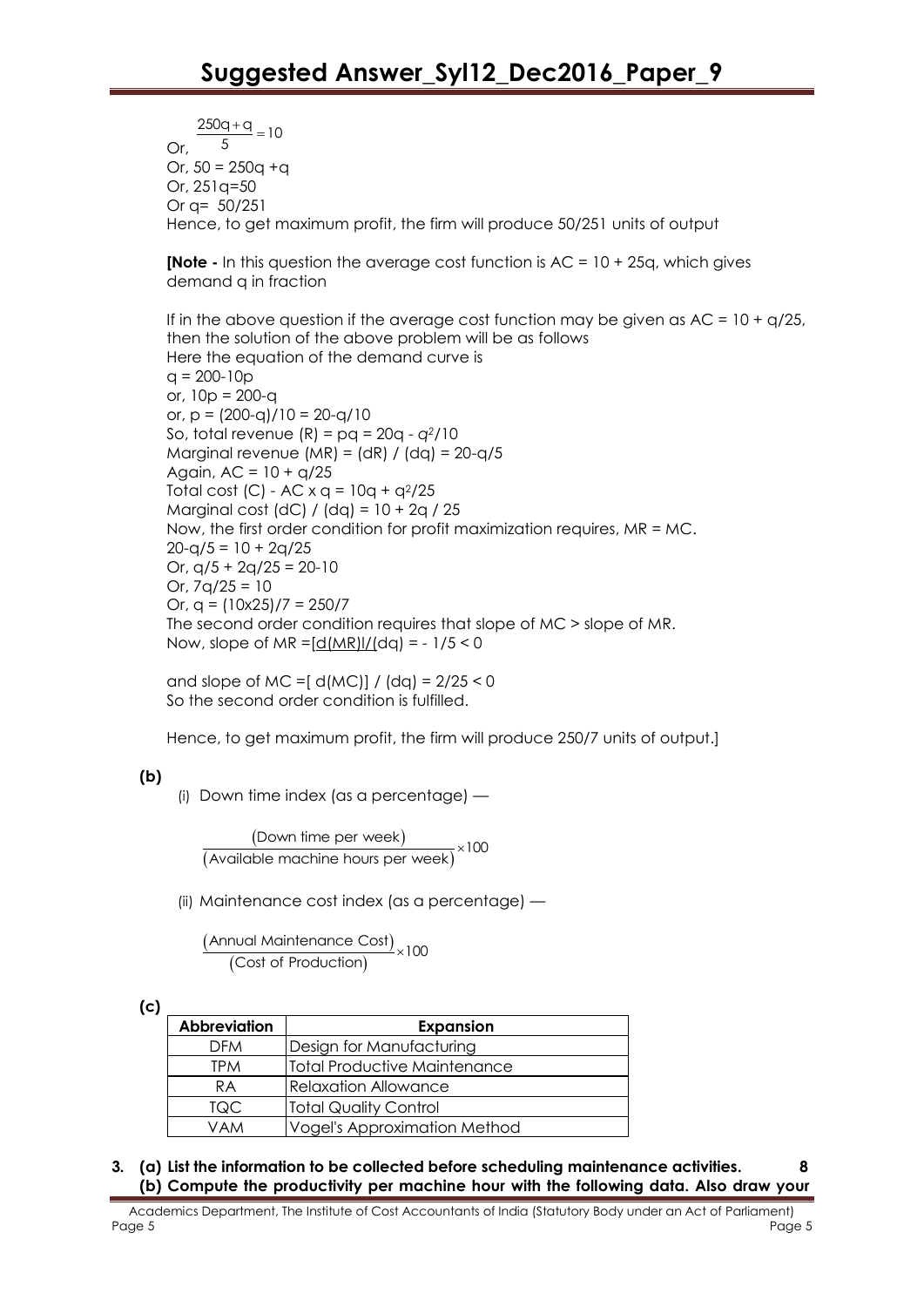| interpretation. |                          |                      |                         |
|-----------------|--------------------------|----------------------|-------------------------|
| Month           | No. of machines employed | <b>Working hours</b> | <b>Production units</b> |
| July            | 390                      | 210                  | 95,000                  |
| August          | 540                      | 170                  | 1,00,000                |
| September       | 570                      | 230                  | 1,30,000                |

#### **Answer:**

- **(a)** The following information should be collected before scheduling maintenance activities:
	- (i) Manpower (maintenance crew) available.
	- (ii) Pending maintenance work (in terms of man hours backlog).
	- (iii) Availability of machine or equipment for preventive maintenance service.
	- (iv) Availability of proper tools, handling equipments, consumables, spare parts etc.
	- (v) Availability special maintenance equipments if any, special fixtures and tools, cranes, etc.
	- (vi) Whether additional manpower is available at outside sources to be hired when needed.
	- (vii) When to start the maintenance work and when it should be completed,
	- (viii)Previous maintenance history records or charts.

#### **(b)**

| Month     | No. of machines employed   Working hours   Machine hours   Production units |      |          |          |
|-----------|-----------------------------------------------------------------------------|------|----------|----------|
| July      | 390                                                                         | 21 G | 81.900   | 95,000   |
| August    | 540                                                                         | 17C  | 91,800   | 1,00,000 |
| September | 570                                                                         | 230  | 1,31,100 | 1,30,000 |

P = Productivity per machine hour

|             |   | = Number of units produced / Machine hours |           |
|-------------|---|--------------------------------------------|-----------|
| For July    | P | $= 95.000/81.900$                          | $= 1.160$ |
| August      | P | $=100.000/91.800$                          | $= 1.089$ |
| September P |   | $= 130,000 / 131,100$                      | $= 0.992$ |

Interpretation: Though the total production in number of units is increasing, the productivity is declining.

- **4. (a) List the objectives of scheduling in an organisation. 5**
	- **(b) Reddy Transport Company (RTC) has a fleet of 50 trucks. The past data on the breakdown of the trucks show the following probability distribution (for a new truck as well as for one which has been repaired after a breakdown). 10**

| <b>Months after</b> | Probability of   |
|---------------------|------------------|
| Maintenance         | <b>Breakdown</b> |
|                     | 0.10             |
|                     | 0.20             |
| 3                   | 0.30             |
|                     | 0.40             |

**Each breakdown costs** ` **3,000 on an average, which includes cost of time lost and cost of materials and manpower.**

**The manager of RTC knows the importance of preventive maintenance. He estimates the costs of the preventive maintenance to be** `**500 per such preventive action.**

**What should be the appropriate maintenance policy in terms of the mix of preventive and breakdown maintenance?**

#### **Answer:**

Academics Department, The Institute of Cost Accountants of India (Statutory Body under an Act of Parliament) Page 6 Page 6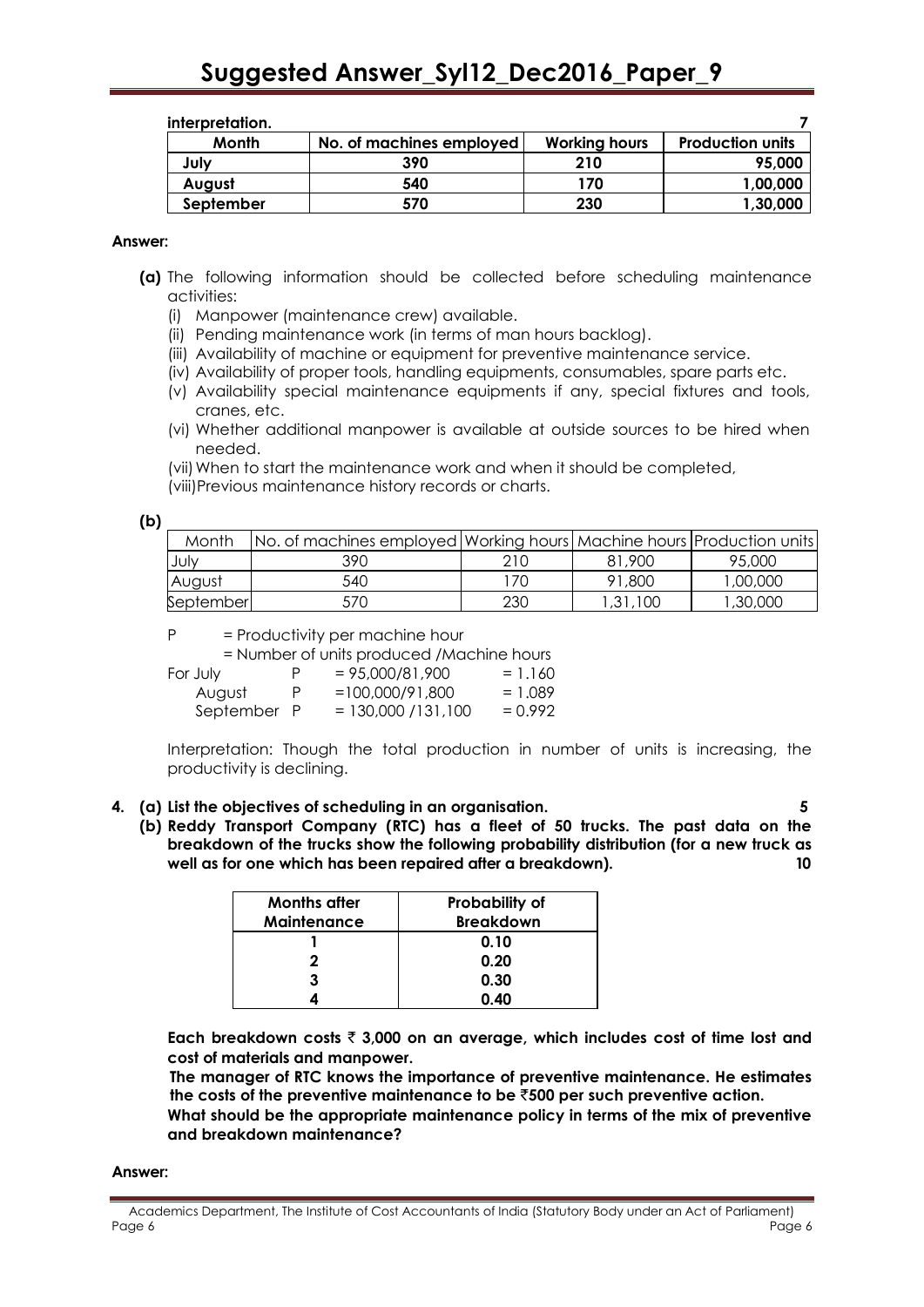- **(a)** Objectives of Scheduling
	- (i) To prevent unbalanced use of time among departments and work centres or to evenly load all machines
	- (ii) To utilise machines and labour in such a way that the output is produced within the established lead time so as to
		- (a) deliver the products/services in time and
		- (b) complete production in the shortest cycle time possible at minimum total cost of production.
	- (iii) To reduce idle time of labour and machines, which might be caused due to waiting for materials, waiting for movement, waiting for inspection and waiting for want of work.
	- (iv) To fix up delivery dates for various manufacturing activities and for the finished products.
	- (v) To increase the efficiency of production or productivity.
- **(b)** First, let us compute the cost of a totally breakdown maintenance policy. The expected number of months between failures

 $= 0.1 (1) + 0.2 (2) + 0.3 (3) + 0.4 (4) = 3.0$ 

Cost per month of totally breakdown maintenance policy

- = (No.of trucks)(Cost per breakdown)  $=\frac{(50)(\overline{3000})}{(2.8)}$  = ₹ 50,000.
	- (Expected number of months between failures) (3.0)

Now let us compute the costs of following different periodicities of preventive maintenance.

- (i) Preventive maintenance (PM) period one month No. of breakdowns within the period of one month:  $B_1 = (50)x(0.1) = 5$ Cost of breakdown =  $5 \times \bar{5}$  3000 = ₹ 15,000 Cost of preventive maintenance =  $\overline{5}$  500 x 50 =  $\overline{5}$  25,000 Total Cost during the PM period  $=$   $\bar{\tau}$  40,000 Therefore, cost per month for this policy is =  $\bar{\tau}$  40,000 ÷ 1 =  $\bar{\tau}$  40,000
- (ii) Preventive maintenance (PM) period two months No. of breakdowns within 2 months:  $B_2 = (50) \times (0.1 + 0.2) + (50) \times (0.1) \times (0.1) = 15.5$ Cost of breakdown = (15.5)  $\times$  ₹ 3000 = ₹ 46,500 Cost of prev. maintenance =  $\bar{\tau}$  500 x 50 =  $\bar{\tau}$  25,000 Total cost during the PM period =  $\overline{5}$  71,500 Therefore, cost per month for this policy: ₹ 71,500 ÷ 2 months = ₹ 35,750
- (iii) Preventive maintenance period 3 months No. of breakdowns within 3 months:  $B_3 = (50) \times (0.1 + 0.2 + 0.3) + (50 \times 0.1) (0.1 + 0.2) + (50 \times 0.1 \times 0.1) (0.1)$  $= 30+1.5 + 0.05 = 31.55$ Cost of breakdown =  $31.55 \times \frac{3000}{500} = 294.650$ Cost of preventive maintenance =  $50 \times \overline{5}$  500 =  $\overline{5}$  25,000 Total = ₹ 1,19,650 Therefore, cost per month for this policy  $=$  ₹ 1,19,650 ÷3 months = ₹ 39,883.33
- (iv) Preventive maintenance period 4 months No. of breakdowns within 4 months  $B_4 = \left[ (50) \times (1.0) \right] + \left[ (50) \times (0.1) \times (0.1 + 0.2 + 0.3) + (50 \times 0.1 \times 0.1) \times (0.1 + 0.2) + (50 \times 0.1 \times 0.1) \right]$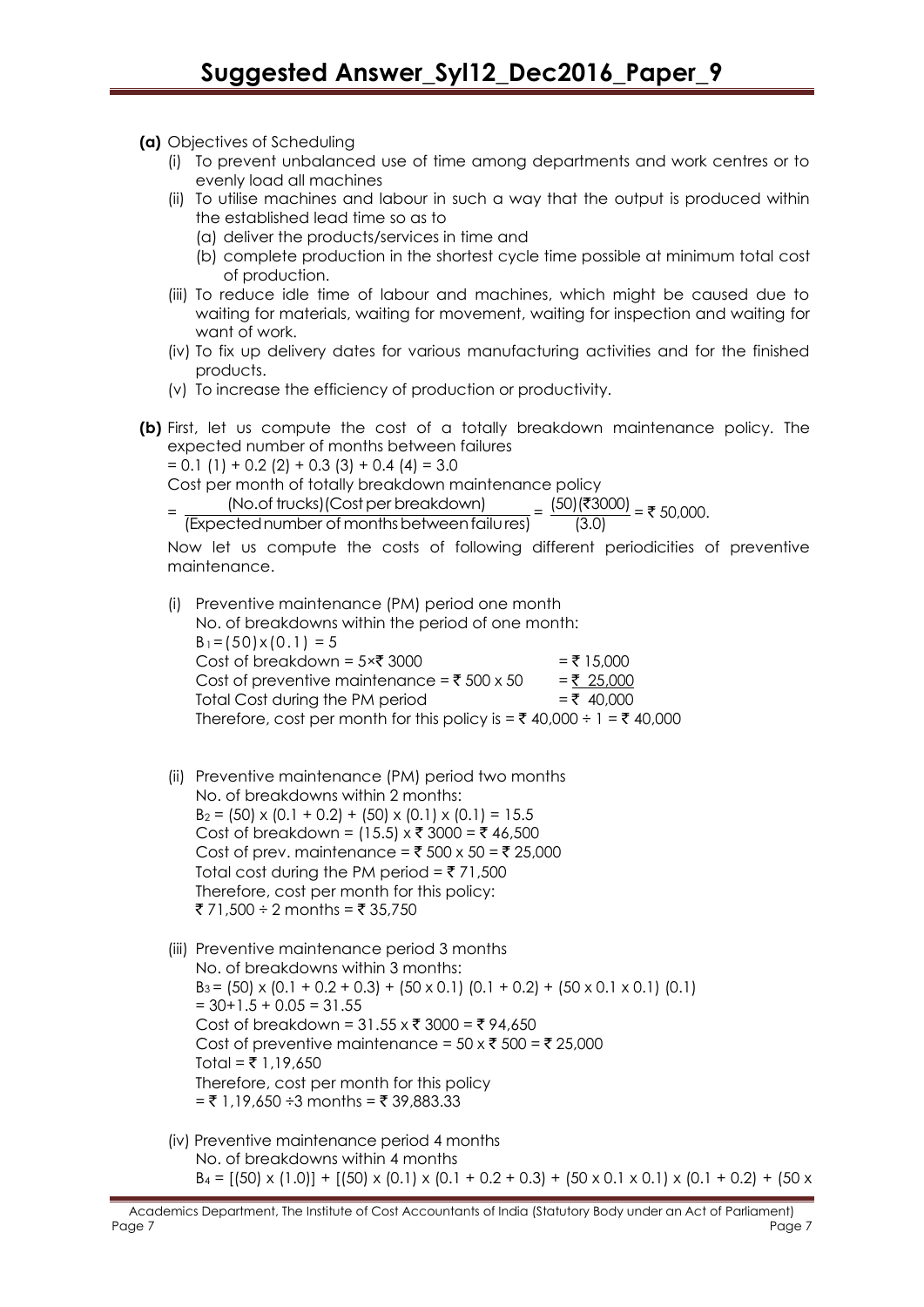$0.1 \times 0.1 \times 0.1$ )  $\times$  (0.1) + (50  $\times$  0.1  $\times$  0.2)  $\times$  (0.1)] + [(50  $\times$  0.2)  $\times$  (0.1 + 0.2) + (50  $\times$  0.2  $\times$  $(0.1) \times (0.1)$ ] +  $(50 \times 0.3 \times (0.1))$  = 57.855 Cost of breakdown =  $(57.855) \times (7 \cdot 3,000) = 7 \cdot 1,73,565$ Cost of preventive maintenance =  $50 \times$  Rs  $500 = ₹ 25,000$ Total = ₹ 1,98,565 Therefore, cost per month for this policy is  $\bar{\tau}$  1,98,565 ÷ 4 months =  $\bar{\tau}$  49,641.25 Comparing the costs per month of different policies, we see that the policy of preventive maintenance every two months is the most economic policy.

### **Section C**

| There are three questions in this Section. Answer any two questions.            | $15 \times 2 = 30$ |
|---------------------------------------------------------------------------------|--------------------|
| 1. (a) State the important characteristics of useful and effective information. |                    |
| (b) In the context of DBMS, define the following in one or two sentences:       |                    |
| (i) Universe of Discourse; and (ii) Data Model.                                 | $2 + 2 = 4$        |

**(c) From the following two relations of X and Y, find X U Y . 3**

| <b>Relation X</b> |             |  |
|-------------------|-------------|--|
| <b>Batch No.</b>  | Course      |  |
|                   | BА          |  |
|                   | <b>BSC</b>  |  |
|                   | <b>BCOM</b> |  |

| <b>Relation X</b> |             |                  | <b>Relation Y</b> |
|-------------------|-------------|------------------|-------------------|
| Batch No.         | Course      | <b>Batch No.</b> | Course            |
|                   | BA          |                  | BA                |
|                   | <b>BSC</b>  |                  | <b>BSC</b>        |
|                   | <b>BCOM</b> |                  | <b>BCOM</b>       |
|                   |             |                  | МA                |
|                   |             |                  | <b>MSC</b>        |
|                   |             |                  | <b>MCOM</b>       |

#### **Answer:**

- **(a)** The important characteristics of useful and effective information are as follows:
	- **(i) Timeliness:** For effective decision-making, decision maker should get the information in right time. Timeliness refers to when user needs the information. Some information is required on regular, periodic basis - perhaps daily, weekly, monthly or quarterly, while much other information is generated on the request of the manager.
	- **(ii) Purpose:** Information must have purposes at the time it is transmitted to a person or machine, otherwise, it is simple data. It helps in creating new concepts, identifying problems, solving problems, decision making, planning and controlling.
	- **(iii) Mode and Format:** The mode of communicating information in business are either visual, verbal or in written form. Some information may also be presented in the form of diagram, graph, curves.
	- **(iv) Completeness:** The information should be as complete as possible. Incomplete information can result in a wrong decision which may lead to a high cost to the organization. Hence, whenever there is an incomplete information, it should be communicated to the user of the information.
	- **(v) Reliability:** Information should be reliable and it must be from the reliable sources.
	- **(vi) Cost benefit analysis:** The benefits that are derived from the information must justify the cost incurred in procuring information.
	- **(vii)Quality:** It refers to the correctness of information, hence, proper internal controls and procedures should be developed.
	- **(viii)Transparency:** If information does not reveal directly what we want to know for decision making, it is not transparent.
- **(b) (i) Universe of Discourse:** A database represents some aspect of the real world, sometimes called the **mini—world** or the **Universe of Discourse (UoD).** Changes to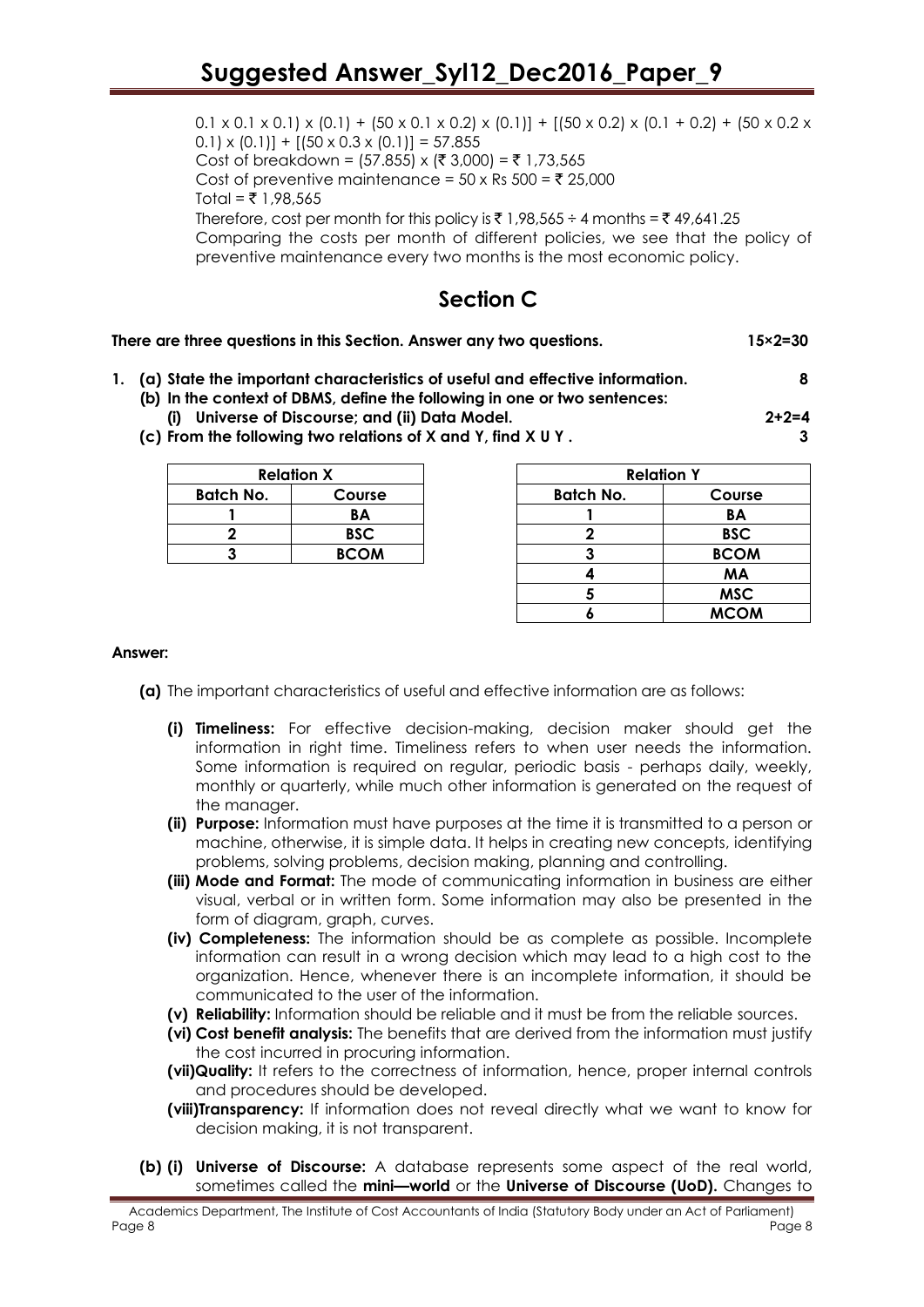the mini-world are reflected in the database.

**(ii) Data Model:** A data model is a type of data abstraction that is used to provide the conceptual representation. The data model uses logical concepts, such as objects, their properties, and their interrelationships, that may be easier for most users to understand than computer storage concepts, Hence, the data model hides storage and implementation details that are not of interest to most database users.

**(c)** X U Y =

| Relation X U Y |             |  |
|----------------|-------------|--|
| Batch No.      | Course      |  |
|                | ВA          |  |
| 2              | <b>BSC</b>  |  |
| 3              | <b>BCOM</b> |  |
| 4              | МA          |  |
| 5              | <b>MSC</b>  |  |
| 6              | <b>MCOM</b> |  |
|                |             |  |

**2. (a) Explain the characteristics of Client Server platform in ERP architecture. 5**

**(b) Draw important symbols used in flow chart and also state limitations of using Flow Chart.**

 **3+3=6**

- **(c) Fill in the blanks in the context of MIS: 1×4=4**
	- **(i) Customers'\_\_\_\_\_\_\_\_\_ level is one of the critical success factors.**
	- **(ii) The use of computers increases the \_\_\_\_\_\_\_\_\_\_\_\_of MIS.**
	- **(iii) MIS is important to managers in the process of \_\_\_\_\_\_\_\_\_.**
	- **(iv) Depending on the level of management, different \_\_\_\_\_\_\_\_\_ areas will require different types of reports.**

#### **Answer:**

**(a)** The characteristics of Client Server platform in ERP architecture are:

- Server hosts central database and application programmes.
- PC Clients, provide input, request service from server, performs display and does some processing.
- System functions are done in three logical layers (i) Presentation layer-at client PC (ii) Application layer, executing instructions from users and transferring and receiving data from database (iii) Database layer for centrally managing data. Under C/S concept, server denotes either a physical or a virtual server.
- Application programmes and database may be hosted in a single server or in two separate servers. For multi-location or large systems, application program is divided in a number of networked servers which enhance speed and reliability of the system.
- Monolith system of mainframe era gave away to multilayered and decentralized architecture of C/S. Consequently, ERP vendors started adopting more and more Object Oriented Program (OOP) and third/fourth generation programming language (3GL/4GL). This componentized development environment enables them to develop more modular solutions which can be customized, tested, deployed and retrofitted easily and separately.

**(b)** Some important symbols used in flowchart are:



Academics Department, The Institute of Cost Accountants of India (Statutory Body under an Act of Parliament) Page 9 Page 9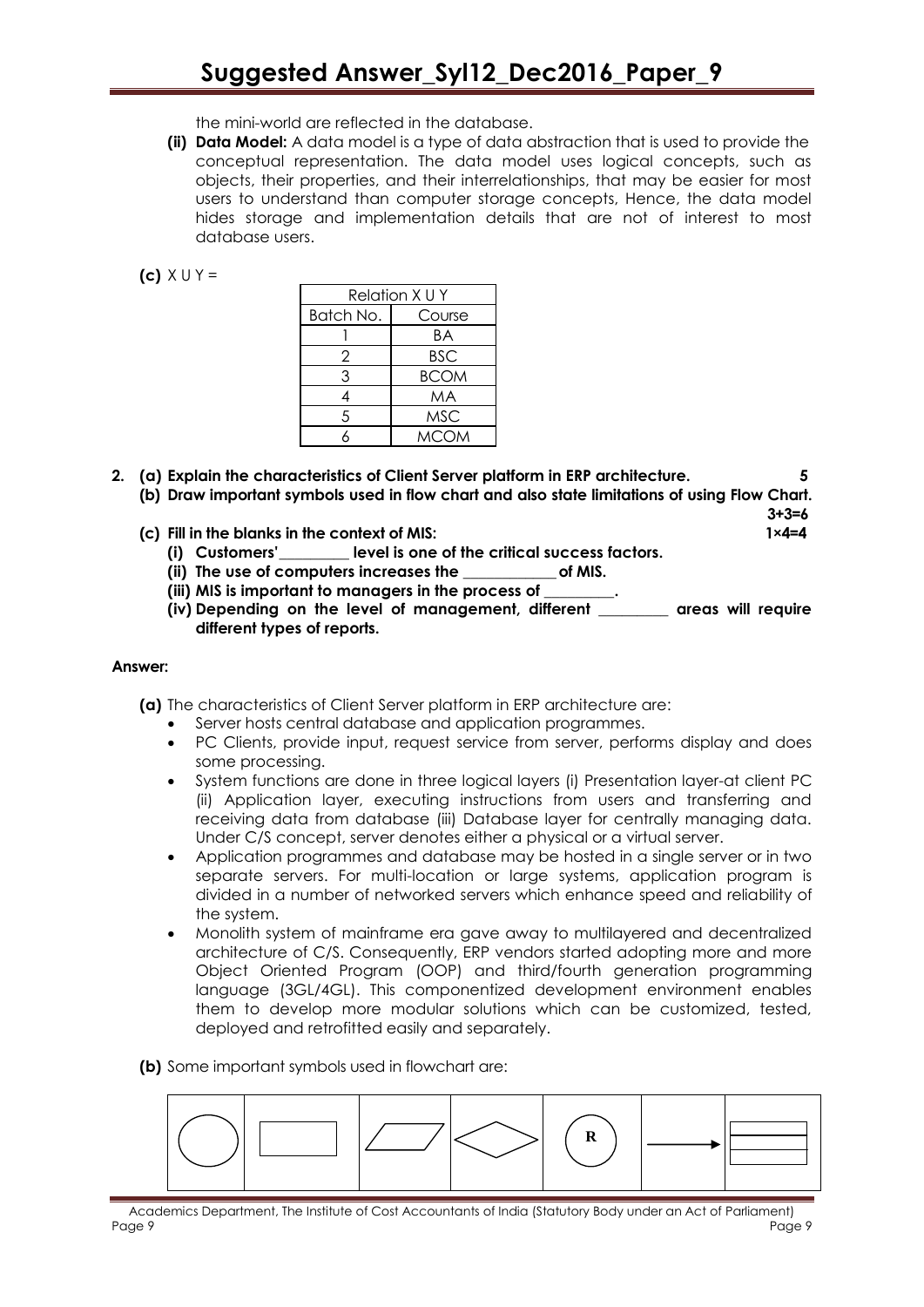| Start/ | Assianment/ | Input/ | Decision | Connector | Flow  | Subroutine |
|--------|-------------|--------|----------|-----------|-------|------------|
| Stop   | Calculation | output | Makina   |           | Lınes |            |

Limitations of using Flowcharts:

- **Complex logic:** Sometimes, the program logic is quite complicated. In that case, flowchart becomes complex.
- **Alterations and Modifications:** If alterations are required, the flowchart may require redrawing completely.
- **Reproduction:** As the flowchart symbols cannot be typed, reproduction of flowchart becomes a problem.
- **(c)** (i) Satisfaction, (ii) Effectiveness, (iii) Decision-making, (iv) Functional.
- **3. (a) Explain the three-schema architecture in DBMS. 3**
	- **(b) State the effects of using computers for MIS. 7**
	- **(c) Expand the following: 1×5=5**
		- **(i) EFT (ii) ISP (iii) AP (iv) TPS (v) LAN**

**Answer:**

- **(a)** The goal of the three-schema architecture is to separate the user applications and the physical database. In this architecture, schemas can be defined at the following three levels:
	- (i) The internal level has an internal schema, which describes the physical storage structure of the database. The internal schema uses a physical data model and describes the complete details of data storage and access paths for the database.
	- (ii) The conceptual level has a conceptual schema, which describes the structure of the whole database for a community of users. The conceptual schema hides the details of physical storage structures and concentrates on describing entities, data types, relationships, user operations, and constraints. A high level data model or an implementation data model can be used at this level.
	- (iii) The external or view level includes a number of external schemas or user views. Each external schema describes the part of the database that a particular user group is interested in and hides the rest of the database from that user group. A high-level data model or an implementation data model can be used at this level.

#### **(b) Effects of Using Computer for MIS:**

- **(i) Increase in speed of processing and retrieval of data:** Computer with its fast Computational capability and systematic storage of information with random access facility has emerged as an answer to the problems faced in modern days management.
- **(ii) Expansion in the scope of use of information system:** System experts in business Organizations developed the areas and functions, where computerized MIS could be used to improve the working of the concern. These types of applications are not feasible under the manual system.
- **(iii) Scope of analysis widened:** The use of computer can provide multiple type of information accurately and which makes the decision fast.
- **(iv) Complexity of system design and operation increased:** The computer manufacturers have developed some important programs software to help the users, which are self-explanatory and require minimum system experts.
- **(v) Integrates the working of different information subsystem:** There are number of subsystems like production, material, marketing, finance, engineering and personnel which are integrated only due to applying computer technology to MIS.